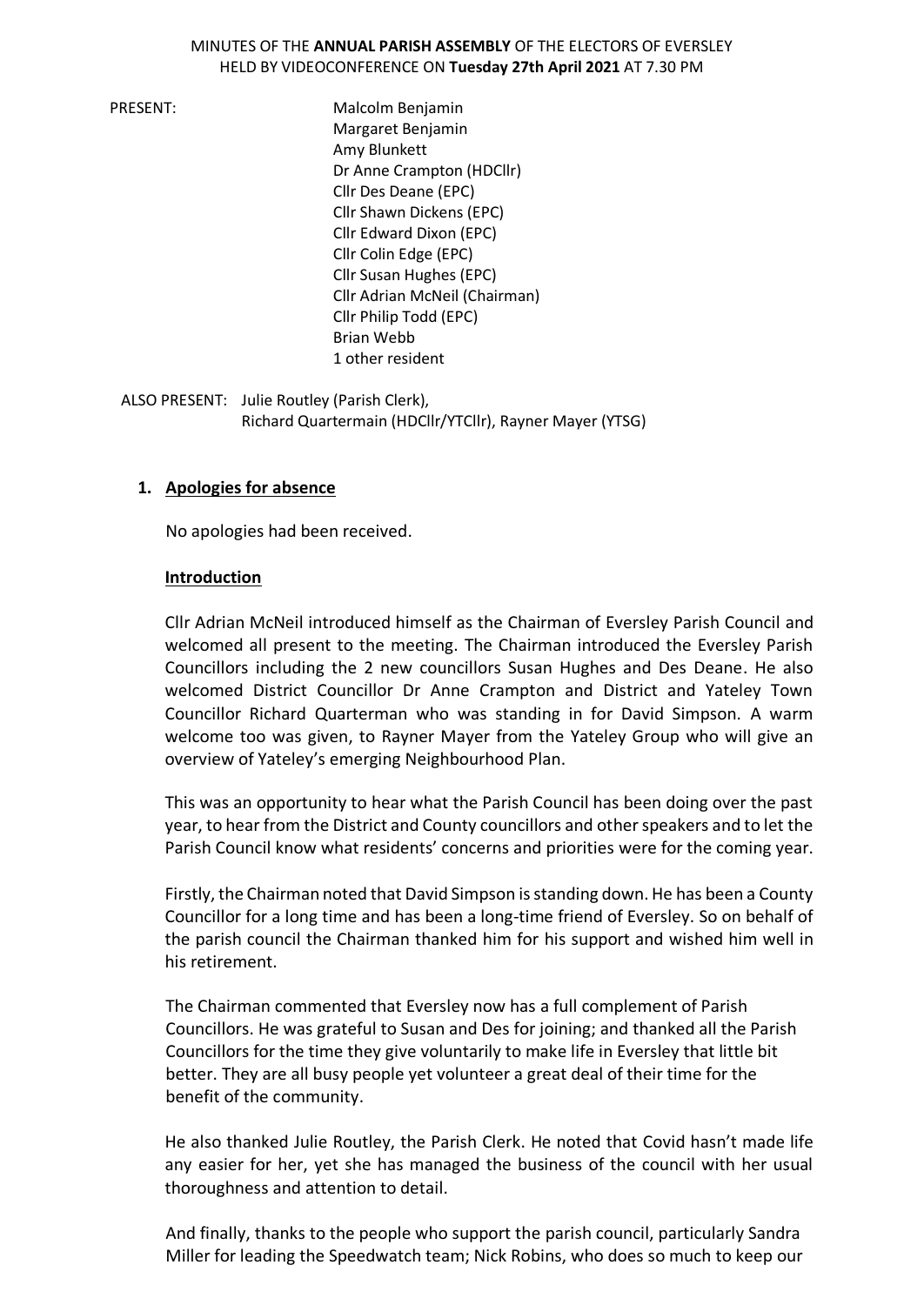green spaces tidy and free of litter; Mike Hayward who keeps litter at bay; and Keith Morrison, who does little things in and around the burial ground to keep it tidy.

### **2. Approval of the minutes of the Annual Parish Assembly of Tuesday 10th March 2020**

The Chairman explained that the minutes were available on the website.

It was commented that it would be nice to name the electors who attended. The Clerk noted that permission would have to be sought in advance in order for names to be included and that they could be included on future meetings.

No errors were reported, and it was **resolved** that the Minutes be approved and signed by the Chairman. **AM**

### 3. **(a) Eversley Parish Council Report – Cllr Adrian McNeil, Chairman**

### **Finance**

You will be pleased to hear that the PC has decided, for the second year running, to keep the Parish precept at £78,977 for the coming financial year. This means that each household will be paying the same as last year, perhaps a little less because of the increase in dwellings in the village.

I am also pleased to record that the parish accounts were again approved, without qualification, by the auditors. Our thanks go to the Clerk, who as ever, has kept EPC's financial accounts in an exemplary manner.

### **Planning and enforcement**

EPC has commented on a fair number of planning applications for individual or small developments in the Parish. It has also made known to Hart its concerns about the lack of enforcement of compliance with planning conditions.

EPC is keeping a watchful eye on proposals for bigger developments because of their potential effect on the village. Chief amongst these is a proposal to create a "garden village" of between 5000 and 10000 houses in Winchfield; and the possible development of sites at Love Lane and Firgrove Road. Against that backdrop, EPC considered again the need for a Neighbourhood Plan and decided that, because the government's emergent planning policy could completely undermine Neighbourhood Plans, it should defer a decision until October when the government's policy - we hope - will be clearer.

### **Affordable Housing**

Mags Wylie from Action Hampshire and Nicola Harpham from Hart DC gave a presentation at last year's annual assembly. Since then, a housing needs survey has been conducted, which identified a need for affordable rented housing for 24 households and work has progressed to find a suitable site for about 10 affordable homes.

### **Flooding**

Work to mitigate flooding in Lower Common, Webb's Corner and Warbrook Lane was completed in May 2020. Hampshire designated this as phase 1 and plan to embark on phase 2 in the coming financial year. This will include mitigation of flooding along the A327 from the Great A to The Street.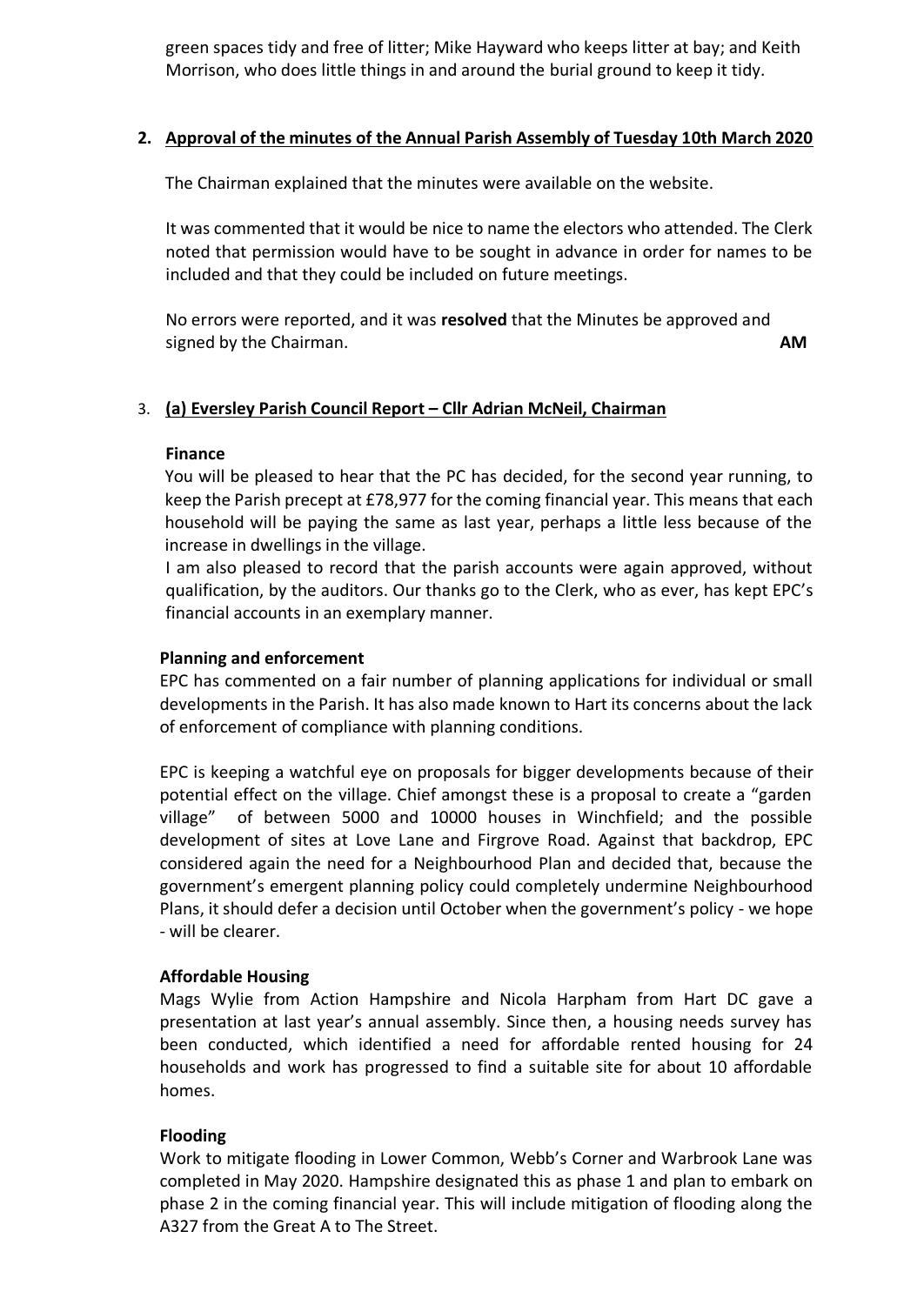The Parish Council has continued to press Hampshire to address the causes of flooding in Chequers Lane itself and its possible causes upstream, towards Cooper's Hill and the Busta Triangle; and it has also harried Hampshire to resolve the flooding on the B3272 at Eversley Cross.

### **Condition of the A327 and B3272**

EPC objected to the applications to extend the working life of the quarries at Bramshill and Fox Lane, principally because of the volume and size of the HGVs that drive through the heart of the village and the environmental effects on the village roads. In the case of the A327, EPC have repeatedly asked Hampshire to resolve the problem of mud that has built up on the road and verge. So far, our efforts have met with little success, but we plan to tackle the new County Councillor when s/he has been elected.

### **The Open Spaces Committee**

This is the only standing committee of the Council. It was chaired by Shawn Dickens until October and by Colin Edge since then.

### Colin Edge's report on Open Spaces Committee activity

Firstly, thank you to Shawn for his work in the early part of this year ensuring the Eversley's open spaces were kept in the best condition. There are a number of key projects this year for the OS committee:

Centre Green – new playground. The plan is to replace the old play equipment and fencing with a modern safe environment for the parents and children. Pond area – there have been a large number of trees removed due to disease or damage. We are considering clearance of the area and a tree planting program.

2021 Great British Spring Clean campaign a nationally run campaign to clear our villages of litter. This year, volunteers can join us by again making a simple [pledge](https://keepbritaintidy.cmail20.com/t/i-l-mhlkihl-jukrykaki-o/) and let us know how many minutes they'll clean-up for during the campaign (**28 May – 13 June 2021).**

Volunteer groups as we take on initiatives during the year we will look for help from our residents. Pathway clearance, planting and light maintenance to our play areas and open spaces – please can you listen out for request through Facebook "Eversley Matters" and the Parish Magazine.

Any volunteer works will be carried out with current government COVID guidelines and with your safety in mind. With COVID restrictions slowly lifting we look forward to continuing our work in the Parish.

# Questions:

A resident mentioned that she is allocated volunteering days by her work and would be keen to use these to help out with the Open Spaces in the Village. The Chairman suggested that she contact the Clerk.

# **( c) Report from David Simpson – Hampshire County Council**

David Simpson was unable to attend and therefore Richard Quarterman (HDC/YTC Cllr) was attending on his behalf and read out his prepared report.

An interesting year.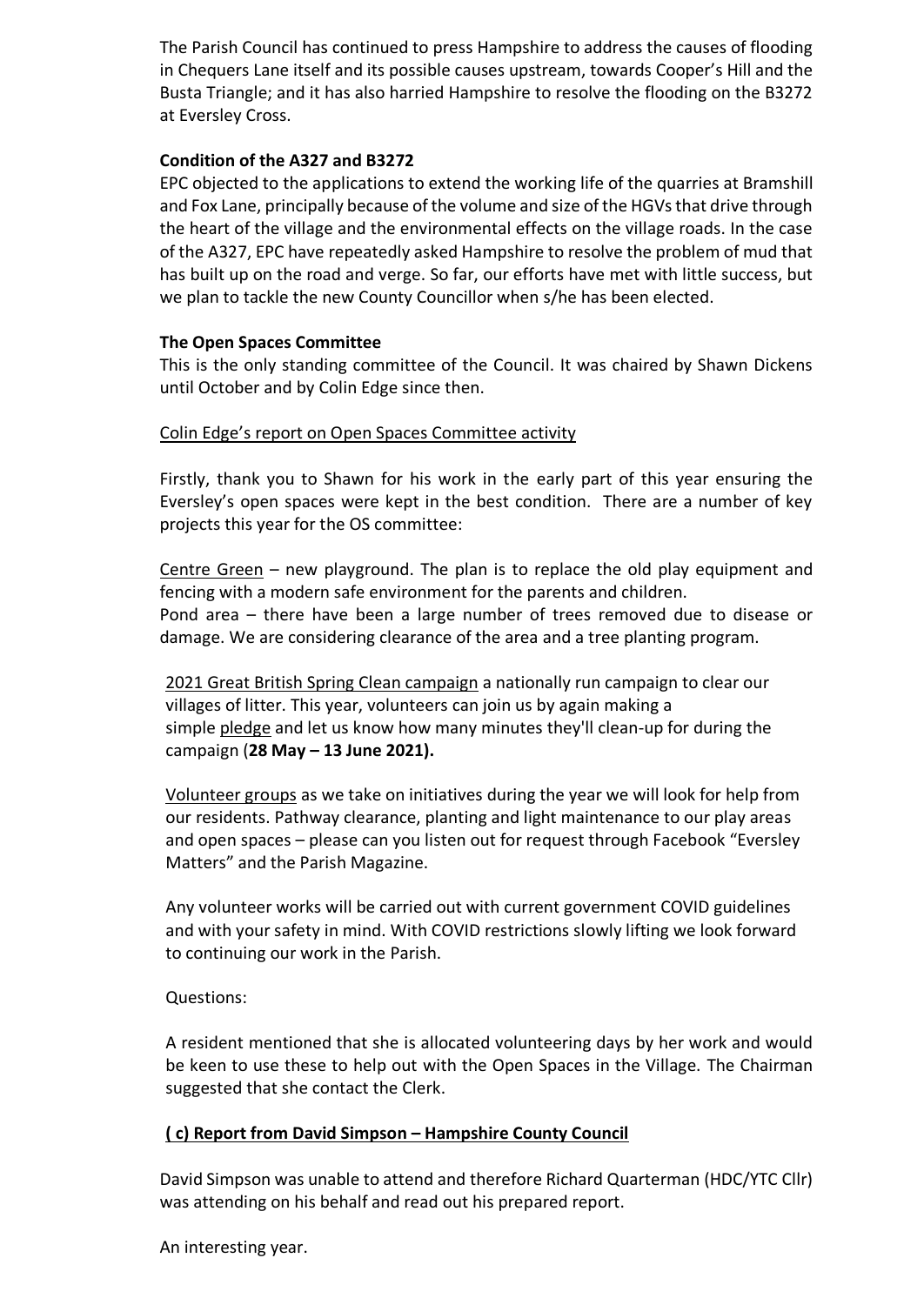We all stayed home for most of the time but I was continually reminded of flooding and potential flooding in Eversley.

After years of it being put off by the Env Agency the water company and the County I managed to get the funding for Webb's corner to have drainage works done.

Naturally it immediately brought forward further problems and the water coming down Chequers lane kept bringing problems as the ditch on land across the Reading road was not cleared. County legal are involved. I have taken this as far as I could so my successor will no doubt ensure it is finally finished.

Meanwhile other casework continued. In Heckfield a group of would be racing car drivers regularly speed near the Wellington CP roundabout and the police are busy trying to collect evidence.

In Bramshill woods/Forest of Eversley there have been incursions by quad bike owners again I had to involve the police.

Speed and cars are a common complaint in all eight villages that I represent but the County Council decided it would only do things if there were KSI (Killed Seriously Injured) statistics to justify work. The officers do look at potentially dangerous areas but the ruling party laid down the law that money would only be spent with KSI statistics to back up the decision.

Which leads me to an infrequent but persistent complaint and that is the belief that the Officers are running Hampshire not the councillors. That is not true. The Councillors select the Cabinet (obviously the ruling Party wins that vote) in turn the Cabinet instructs the Officers and lay down the policy on everything. Change the policy and you can change how the officers act - remembering always that there are strict budgetary controls to back up Cabinet and Executive member decisions.

Blackbushe airport lost their case to decommonise land at the Appeal court and have now decided to go to the Supreme Court - exactly where I and a Hampshire Officer forecast it would end up when we were still at the Inspector's Planning Appeal stage. The fourth arm of the A327/A30 roundabout is now scheduled to start in the autumn of this year with the report mentioning that I had been campaigning for it for six years. Indeed if they had done it when it was originally designed, as I wanted, then well over a million pound of our taxes would have been saved by the County and drivers would have saved half a million miles a year by not going up to BCA and back again to turn right - according to the original survey statistics by Hampshire.

Tip/Dump/HWRC moving it to the site near the A30/A327 roundabout was too expensive for a number of reasons but other sites are being explored and one is particularly attractive for a number of reasons. Unfortunately it must remain confidential until financial negotiations are complete.

Finally I would like to say thank you to everyone for helping me to serve you for the last 16 years.

### Questions:

The Chairman commented that Eversley Parish Council would like to pick up the long standing issues in Eversley with whoever is elected as the new County Councillor.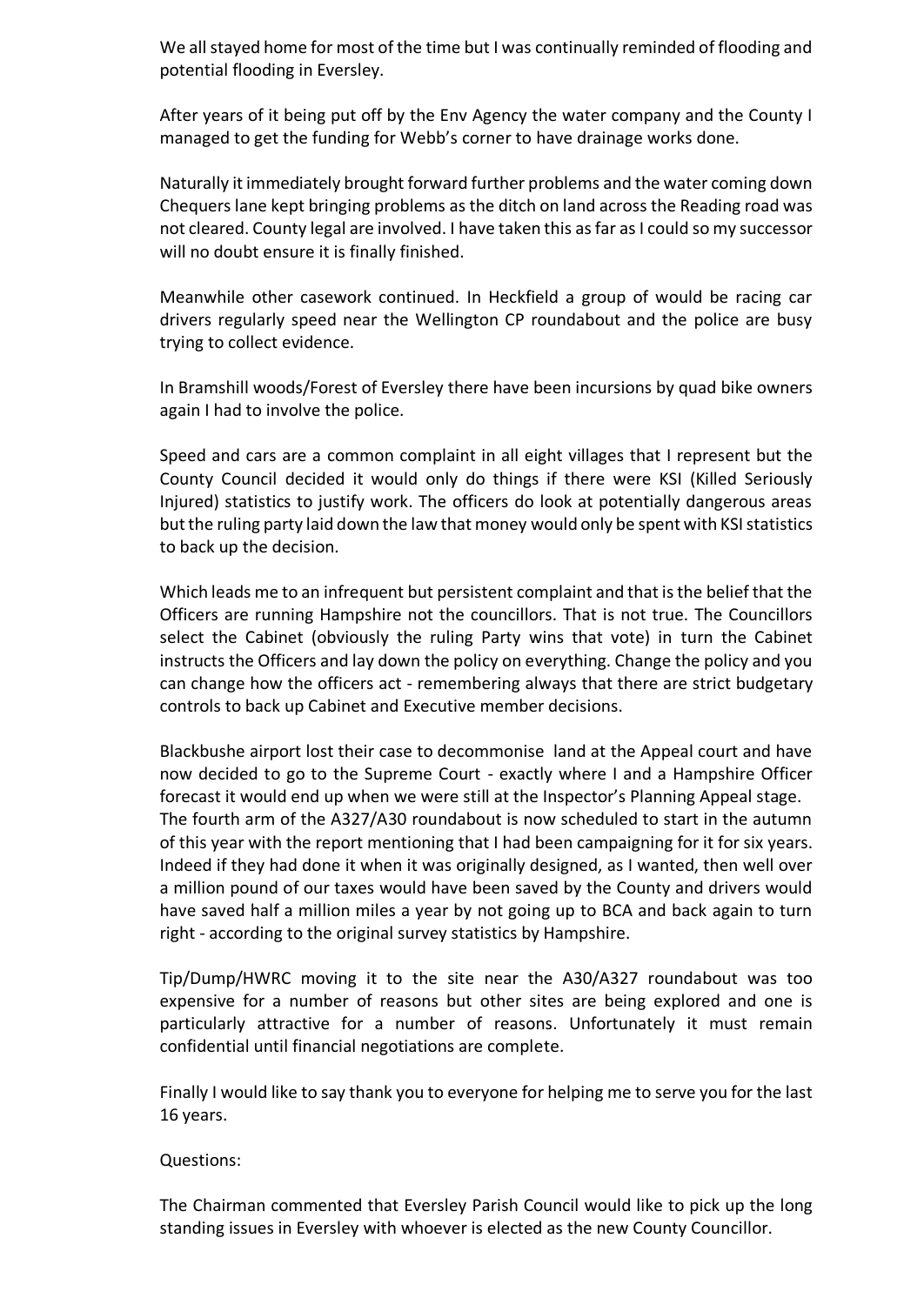# **(d) Report from Dr Anne Crampton – Hart District Council**

It was an extraordinary year. Hart's joint Chief Executives divided council matters into business as usual and Covid related matters. There were no guidelines initially on whether we could hold virtual meetings and the first discussions with the joint Chief Executives was how we could hold meetings in the council chambers safely. Oddly enough a year later we are now considering coming back into the council chambers and how we can hold our meetings safely again.

We were faced with how to liaise with capita on business rates, holidays and administration of the hardship fund straight away as soon as the pandemic started and also how to support the community through Hart Voluntary Action. By the end of March we were discussing how to organise remote meeting, having been given the necessary permissions but we hadn't a clue how they were going to work. The local resilience forum declared a major incident which gave our joint Chief Executives emergency powers which overrode the normal democratic decision making process. They could move staff away from their normal roles and allocate them elsewhere and they could make decisions. The Council offices were shut and garden wats collections were suspended and recycling centres had restricted access. The Country parks were closed and businesses other than essential all had to close. Food parcels had to be distributed by Hart to the extremely vulnerable and offer them support. HCC opened a health helpline and rough sleepers had to be found accommodation and of course communications had to be rapidly improved.

In April we had an urgent need to have the local plan adopted so the council's first virtual meeting was to adopt the local plan. However distribution of business grants did not go very well capita who were responsible were getting rather behind in getting the grants out and my first week or two in April was desperate business owners calling me for help. I had over 30 calls a day that week and spent hours on the phone chasing up information on when the grants would be paid. Also HDC had the head of finance leave at the end of May and had to recruit a replacement but I am very pleased to say we appointed an excellent replacement.

By June we were inundated by kind and generous people offering to help Hart Voluntary Action. So many that they couldn't process them all so a raft of local groups took over organising support for vulnerable in their area and that has worked extremely well and we hope to continue to support that kind of community spirit that emerged at that time. Talking about the emergency plan I was involved in discussions over the summer with the Ministry of Housing Communities and local government on the white paper for reform of the planning laws. The intention was to make planning more accessible to residents. Hart would be advised to allocate land for growth, regeneration or protection and once these areas were identified then really the input from our planners would be on design and as you can expect it created a great deal of controversy and I was asked to help out the planning department to formulate a response. Following the consultation we are expecting the final draft of the white paper to be published soon and I'm sure there will be more information then and will have to discuss the implications for our local areas. The local plan, newly adopted in April, will have to be revised and as yet we have no guidance as to the number of houses we need to build though I and other councillors have objected to the original numbers which have now we are told been revised.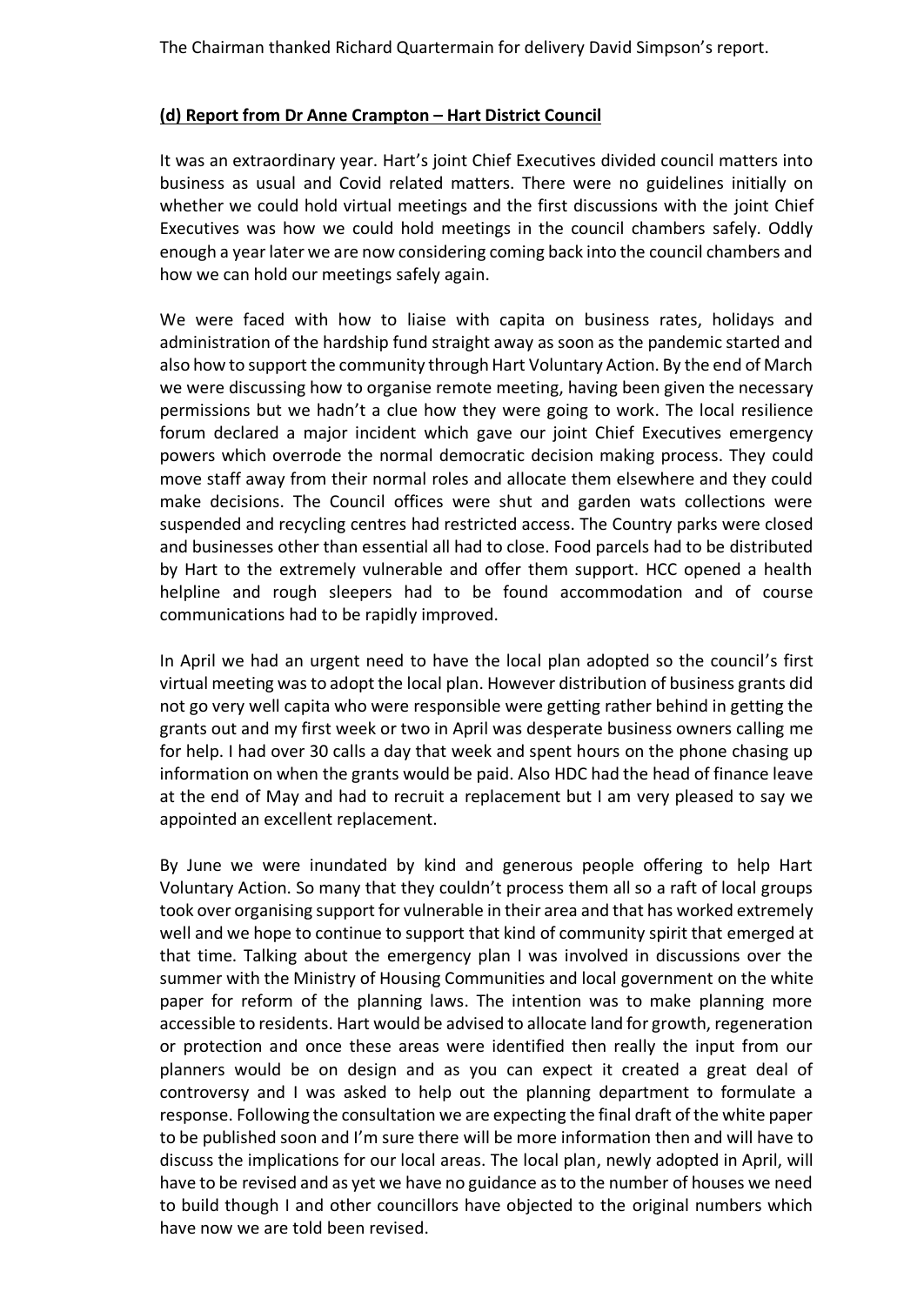July brought news that the Fleet high street was to be pedestrianised. In order to make the high street covid safe the government were giving out grants and there was a short time window to apply for them so no time to consult with local businesses or residents. Fleet Town Council, the Local Enterprise Partnership and Fleet business Improvement District were all willing to pay money towards it. However we did manage to send out a survey which showed nearly 80% against but the scheme went ahead and anybody who has been following council meetings will know that I have submitted a motion and tried over the next few months to have the scheme reversed. However it was reversed in October and the final cost to the Council has yet to be determined.

In October I had meetings with businesses in Fleet to look at what steps were needed to be taken to improve our retail centres across Hart. The pattern of shopping has changed dramatically over lock down and online sales are very much more prominent than could have been anticipated even a year ago. I am a member of the Civic Regeneration Group and in the 18 months that we've been meeting we haven't got any firm plans yet but we are planning community engagements which are due to go out after the elections.

I was happily retired until April when I was reinstated by the General Medical Council and I began working again as a doctor. General Practice went from being a largely face to face affair to telephone contact operation. GPs were advised not to see patients face to face if it could be avoided. But early on they did and a lot went down with covid however that created a great deal of opportunity for me to do locum work.

In January I started as a clinical supervisor and vaccinator at the Harlington Centre in Fleet. The patients are so keen to be having the vaccine and light is beginning to be seen at the end of this very long tunnel. Shops, pubs and hairdressers have opened, face to face meetings are being planned for and the ambulance service, of which I am a governor is beginning to return to normal pre-covid levels of demand. We can now turn our attention back to the important issues of the day such as climate change, economic growth and the abandonment of the Shapley Heath project and getting the Hart District council finances on a more secure footing. A deficit has been budgeted for this year which will come from reserves but the net financial year is looking very uncertain. Some of our joint contracts with other councils have collapsed or have had to be modified which has meant a sharp rise in the council staff budget and I am in discussions with MHCLG about local government finances as we're not the only Council to be facing such financial difficulties. The upcoming election will have a very different feel to it. Polling Stations will be covid secure and the advice is to bring your own pencil! More postal vote applications have been received than for the general election and the count will be done not overnight as it usually is but over several days.

The next year is likely to be challenging. There is a rise at the moment with people contacting me wanting to move to Eversley into social housing. We're trying to get Enforcement back to doing site visits which is very important at the moment and I am really looking forward to next year's challenge. I know its going to be a challenge. I'm still vaccinating so am still working outside of the council but let's get our lives back to normal again.

### Questions:

The Chairman said that one of the priorities for Eversley Parish Council is the Road Traffic and Safety Working Group and it will resume this with whoever is elected as district councillor following the elections.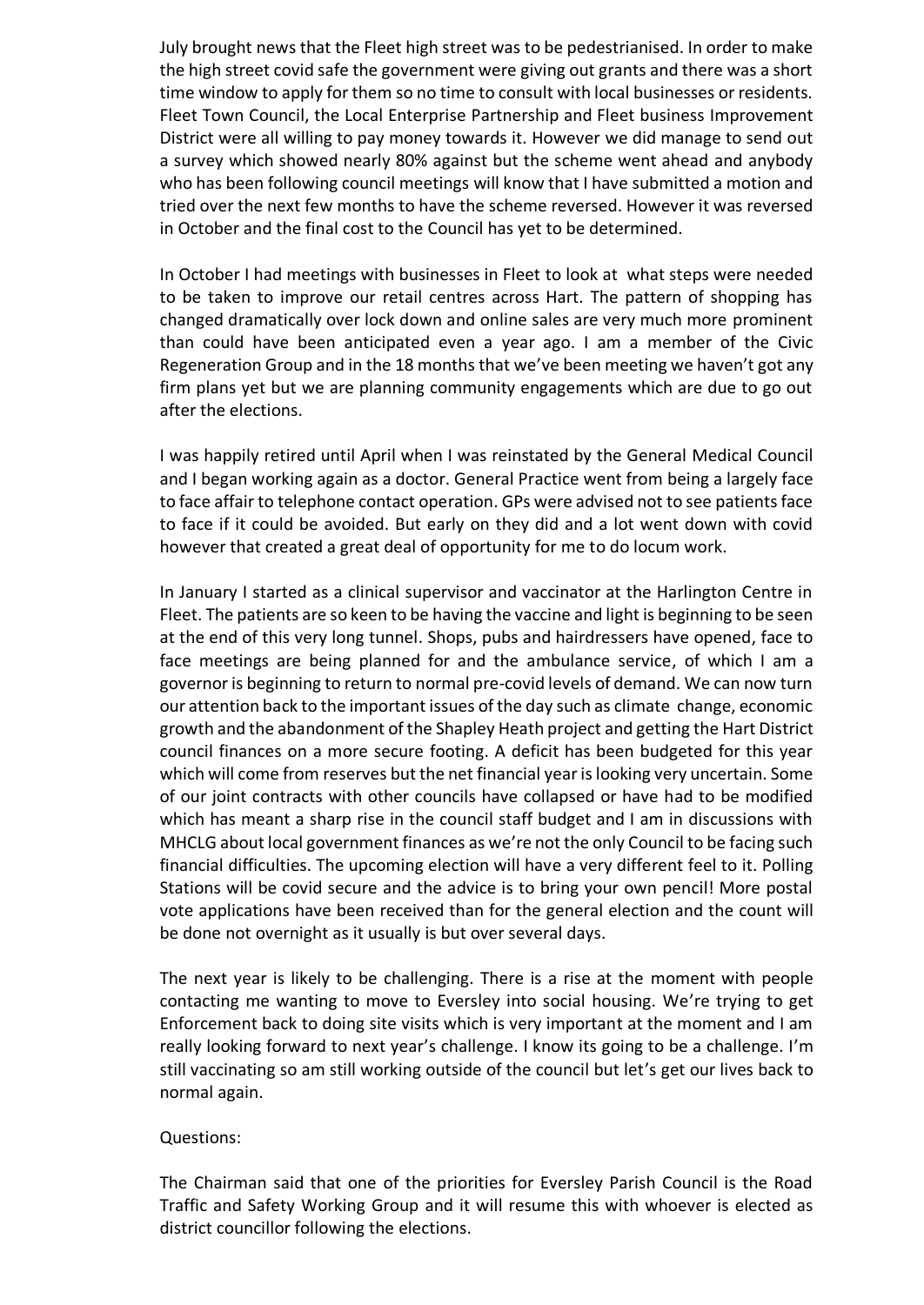It was noted that EPC had started to track enforcement issues and that a lot of applications had recently been refused and he would hope that enforcement follows through on these issues. Cllr Dr Anne Crampton said that she had been corresponding with Enforcement and they are also frustrated that cases are not coming to court and that there have been problems with site visits. They will do their best to catch up over the next year and please keep her informed about any issues.

The Chairman thanked Dr Anne Crampton for her report.

# **4. Other Parish Matters for discussion**

# **a)Yateley's Neighbourhood Plan**

Rayner Mayer from Yateley's Steering Group gave a talk on Neighbourhood Plans which covered the following:

Neighbourhood Plans form the third tier of the National Policy Planning Framework whose purpose is to promote sustainable development. Sustainable development is that which meets the needs of the present without compromising the ability of future generations to meet their own needs. It enables a community to develop a set of design rules to embody the vision of how it wishes to evolve in a way that meets future needs and vision.

Neighbourhood plans will have legal status alongside the Local Plan once adopted by the residents of the Parish or an area like Yateley, Darby Green and Frogmore (YDF).

# **Methodology**

- A working group of persons interested in identifying YDF's vision and future needs
- These were articulated in a first draft of the Plan
- All residents were then consulted by way of a survey delivered to every household
- A second draft was completed by a consultant
- Formal consultation from May 10 for 6 weeks

# **Design rules**

- These total some 16 in number and relate to
- Protecting the environment
- Enhancing the infrastructure
- Improving housing provision
- Reducing impact of transport
- Promoting leisure facilities

# **Managing flood risk**

- A major concern because of Yateley's topography and the way that housing has evolved
- Also that climate change modelling by the UK Met Office predicts greater extremes in weather including heavier & prolonged rainfall
- So development will be permitted in areas at low risk of flooding
- Any settlement to provide sinks for excess surface water

# **Housing provision**

- Any development should –
- Promote good local design features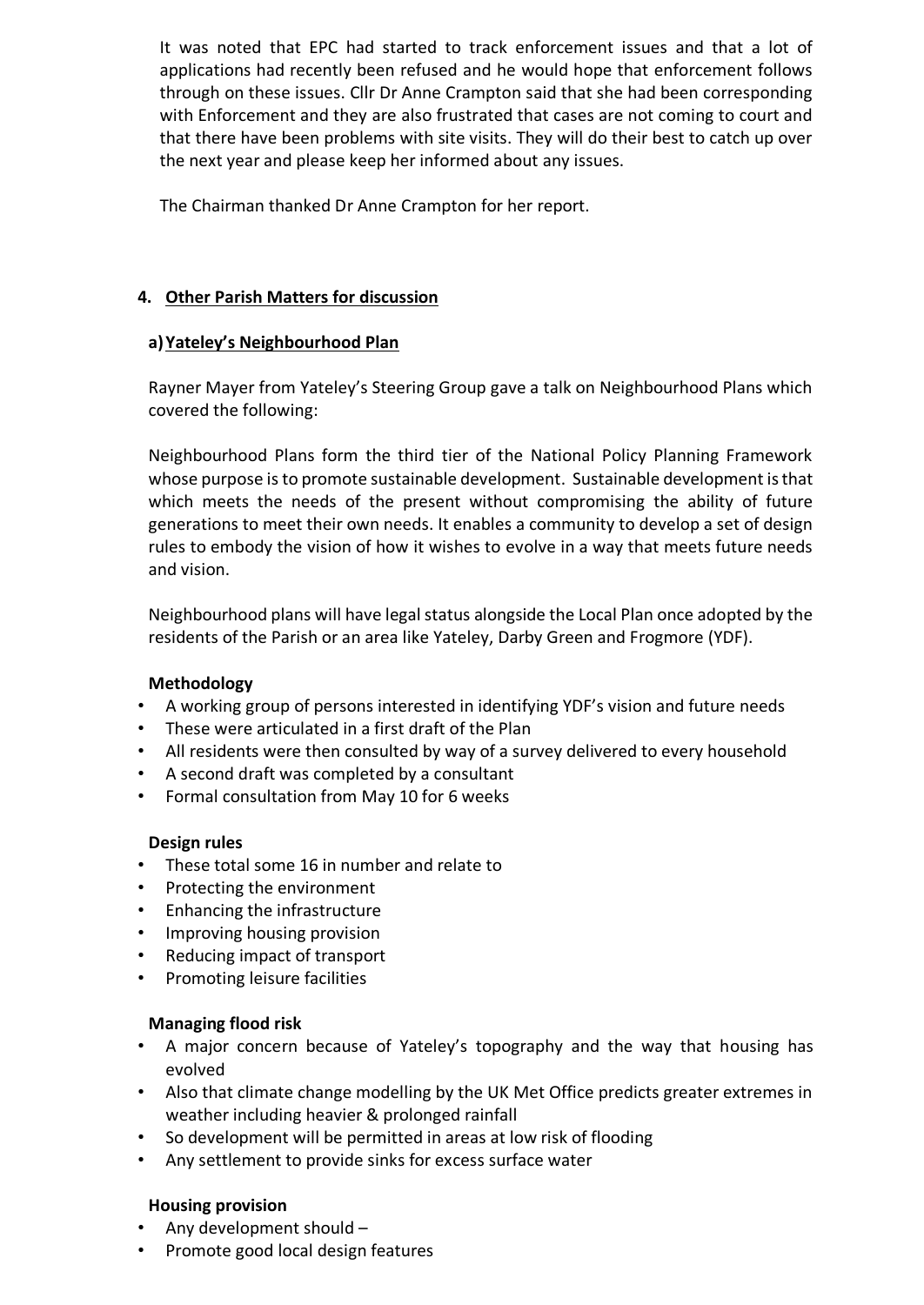- Minimise environmental impact through not adding to the carbon burden and utilisation of renewable energy sources
- Optimise housing mix to meet YDF's needs including affordable homes
- Make provision for footpaths and cycle lanes which can link to schools, shops and public transport.

# **Advantages of a neighbourhood plan**

- Articulates a vision of how a community wishes to evolve
- Assists development by providing a set of design rules
- Identifies areas where housing developments could be located
- Ensures that any new housing meets local needs
- Helps promote sustainable development through strengthening of biodiversity and reducing carbon emissions to limit climate change

# Questions:

Q Likelihood of Acceptance? High as YDF Residents completing Survey were 90%+ in favour of policy proposals

Q How would it affect CIL distribution? Not considered

Q Time period? YDF will be 4.5 years; but with hindsight it could have been delivered much quicker say within 2 to 2.5 years; this shorter time period can be achieved by ensuring appropriate membership of steering group

Q Impact of Planning for Future white paper? It accepts role of Neighbourhood Plans within Planning framework; it will not impact existing Plans nor those in pipeline as primary legislation will be required should Government wish to proceed which is by no means certain

Q Is time and effort in developing such a Plan desirable for a small Parish? Yes because –

• such Plans embody a vision of how Parish would wish to evolve

• provides a clear set of design rules which reduces the time that developers spend on developing any settlement

Q Would Eversley have to consider all policy proposals that YDF has considered? - No but the Inspector would likely require proposals relating to the following topics – protecting the environment,

enhancing the infrastructure, improving housing provision and reducing impact of transport in line with the UK Climate Change Act and the 6th carbon budget.

The Chairman thanked Rayner Mayer for his talk.

# **b) Eversley Parish Council's Rights of Way project**

Rights of Way: the parish council has embarked on a programme of work to survey and prepare online and hard-copy versions of the footpaths in Eversley.

Planting of flowers and bulbs on Cross Green will get underway this summer. EPC is looking for volunteers! A small group of volunteers has already started and EPC would like to thank Lindum's Nursery for donating plants.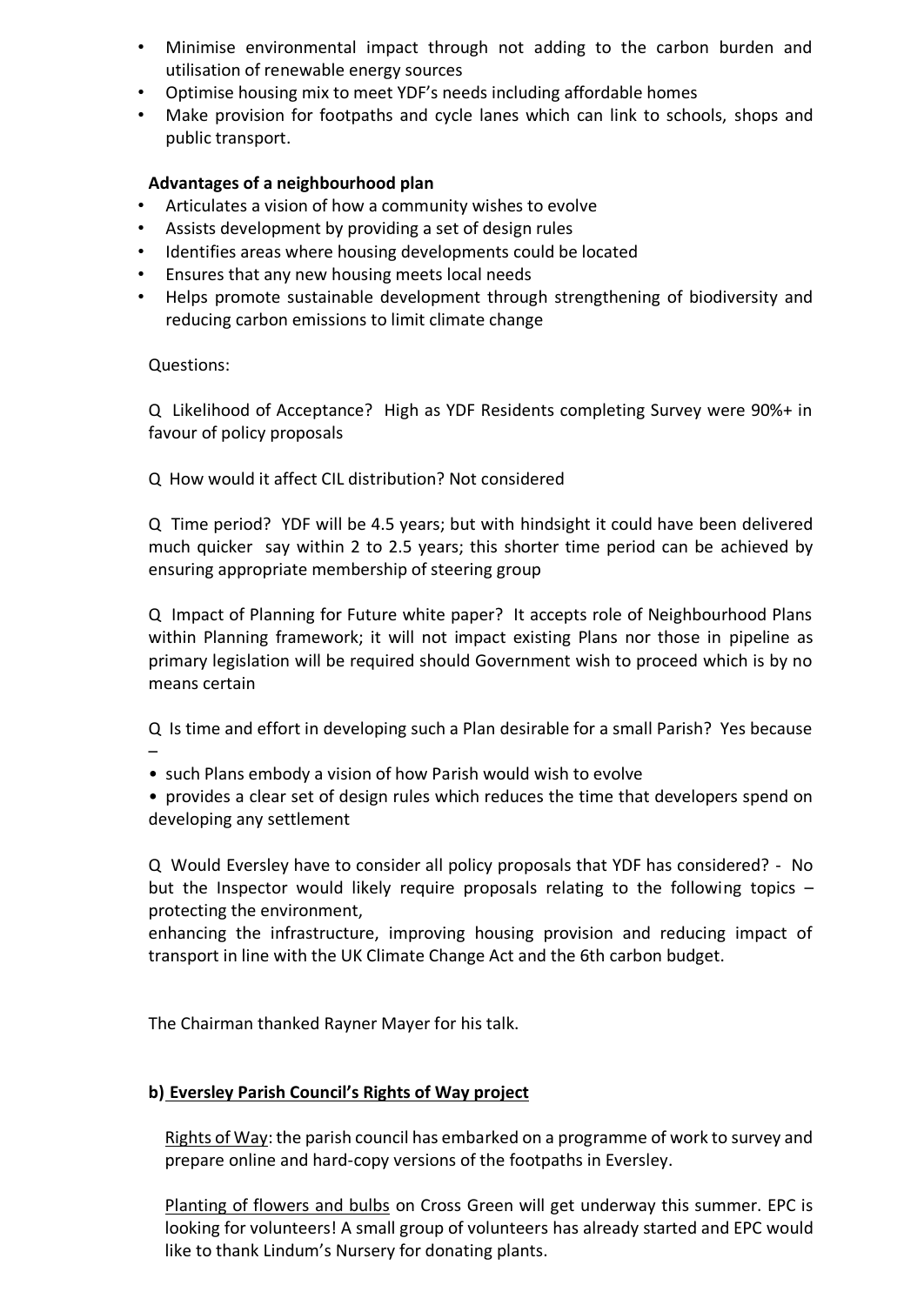Entrances to the Village: EPC have engaged Hampshire to assist in putting up new village signs and, where appropriate, "gates" at the main entrances to the village. The parish council has agreed a budget for this work, but Hampshire cannot start work until sometime after the start of the new financial year.

### **c) Eversley Parish Council's Emergency Plan**

Emergency Plan: the framework is complete. The next stage will be to engage individuals and organisations in Eversley to volunteer their assistance at a time of emergency such as flooding, a prolonged power cut or roads being blocked.

### **d) Opportunity to raise any issue for discussion**

HGVs It was noted that in the survey of Yateley residents over 90% had been in favour of banning HGVs from entering Yateley.

Reading Road The state of the Reading Road near the Fielders was mentioned and that the County Council should realise that each time it floods the road further deteriorates. It was also noted that the footway is sloping into the field by The Fielders.

The Chairman endorsed these points and this would be added to the list of points to raise with the new County Councillor.

Hole in the road It was noted that there is a huge hole in the road on the cycle track on the Reading Road which could cause an accident.

Flowers It was noted that any money spent on flowers is wonderful and never wasted.

Hollybush Lane It was noted that half of the road has been flayed but the other side has not and is dangerous.

The Chairman noted that this would be a matter for Highways.

Speed Indicator Devices It was mentioned that these work well in the Village but if more could be purchased or the current ones moved around to also cover Warbrook Lane and Eversley Street.

Quad Bikes It was mentioned that there is an ongoing problem with people racing around on quad bikes in the early hours and other anti-social behaviour and attempted breakins. It was asked if it would be possible to have CCTV at a least a couple of locations so police could catch some of the offenders.

The Chairman said that the Road Traffic and Safety working group would be reconvening at the Parish Council Annual Meeting and once set up it would be looking at all these issues.

Policing Matters EPC would be attending a policing meeting on 29<sup>th</sup> April if there were any issues that anyone wanted raised. The Parish Council also meets quarterly with the Police. The Police have limited resources but if we keep plugging away with issues.

All the members of the Parish Council were thanked for all their help in the village.

As there were no other matters, the Chairman thanked everyone for their contributions and for giving up their time to attend. He hoped that in this post covid year that many things could be achieved in Eversley.